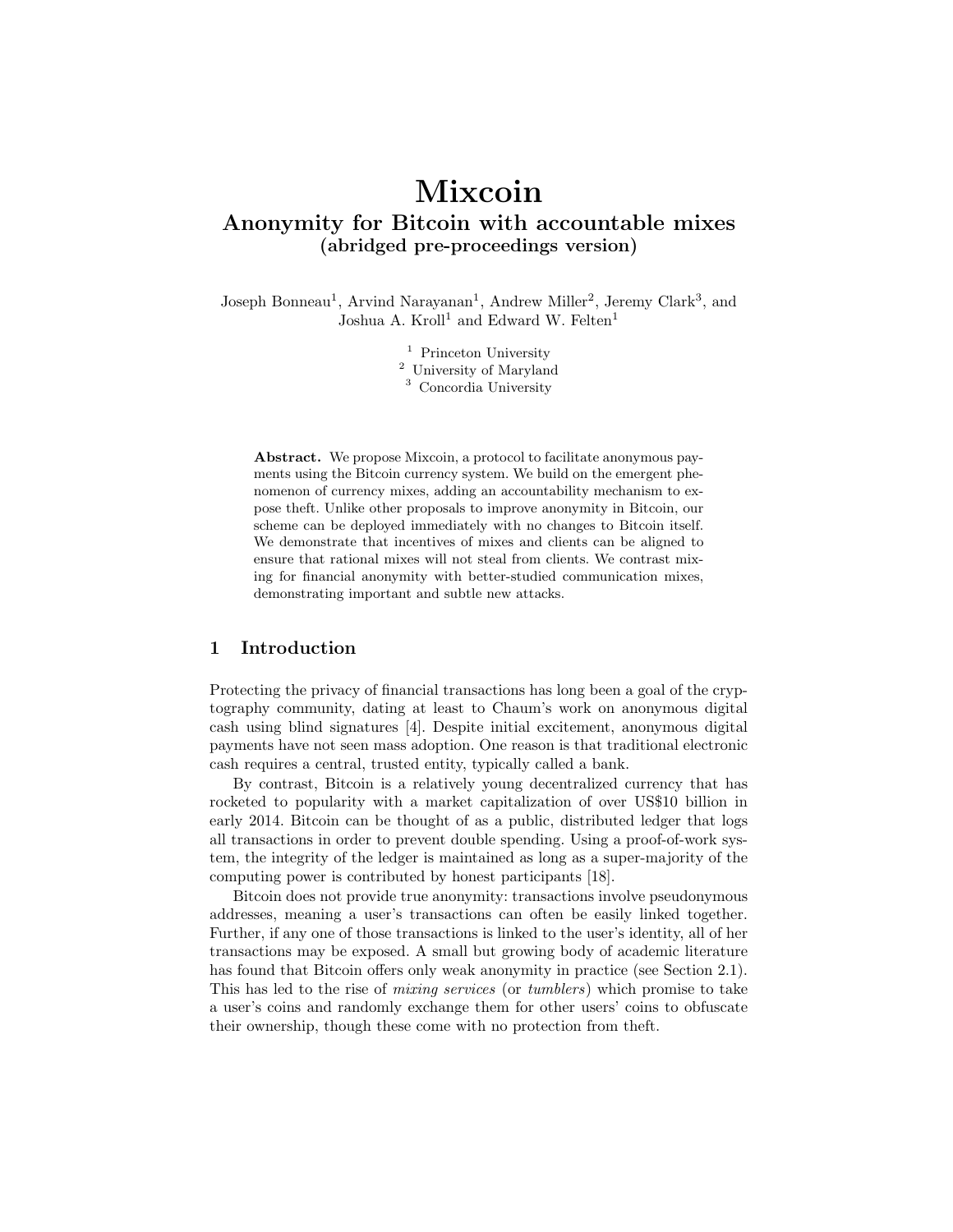The Bitcoin community is well aware of this issue, leading to much interest in the provision of stronger anonymity. One proposal, Zerocoin [\[16\]](#page-15-2), provides strong cryptographic anonymity but cannot be deployed without modification to miners' transaction validation process. CoinJoin [\[14\]](#page-15-3) allows a group of Bitcoin users to randomly permute their coins without entrusting them to a third party, but it is complex for participants to protect their anonymity from each other and the protocol can be easily stalled by a malicious entity. We provide more detail of these solutions in Section [2.2,](#page-2-1) but note that Bitcoin still lacks a robust protocol with strong anonymity properties that can be deployed immediately, which is the problem we seek to address. Our strategy is to build on the existing phenomenon of mixes, but to add an independent cryptographic accountability layer. Our main contributions include the following:

Accountability. Mixcoin mixes issue signed warranties (Section [4\)](#page-4-0) to users which roughly state: "if Alice sends me v coins by time  $t_1$ , I will send v coins back to her by time  $t_2$ ." A user can then confidently send funds to the mix, knowing that if the mix misbehaves she can publish this warranty, damaging the mix's reputation and (presumably) its business model.

Randomized mixing fees. We show how paying mixes for their services incentivizes honest behavior (Section [6\)](#page-9-0), yet fixed fees undermine anonymity when coins are mixed multiple times. Instead we apply randomized, all-or-nothing fees in which mixes retain the entire value from a small percentage of transactions. We show how to generate the requisite randomness in a fair and accountable manner using the unpredictability of the Bitcoin block chain itself.

Mix networks for Bitcoin. Similar to experience from anonymous communication networks, we show how chaining multiple mixes together both improves anonymity and guards against an adversary in control of some of the mixes. There are important differences from communication mixes, however, introducing subtle new attacks (Section [7\)](#page-10-0). Mixcoin offers strong anonymity against an adversary who, in addition to being able to analyze the Bitcoin block chain, controls some mixes and can engage in transactions with the honest mixes.

Our design philosophy is a very general core protocol, allowing clients and mixes to specify a variety of free parameters. Yet we expect that, because anonymity loves company [\[8\]](#page-15-4), these parameters will converge to global values (Section [7.6\)](#page-12-0). In particular, we expect mixing to complete in a few hours with mixing fees of less than 1% (Section [6\)](#page-9-0). Given this modest overhead and the fact that Mixcoin can be deployed immediately with no changes to Bitcoin itself, it is our hope that Bitcoin users may eventually mix their funds as a matter of course, finally making an anonymous, decentralized digital currency a reality.

# 2 Background and related work

In this section we provide a basic model of Bitcoin. We focus on the properties required for Mixcoin, which could be implemented on top of any distributed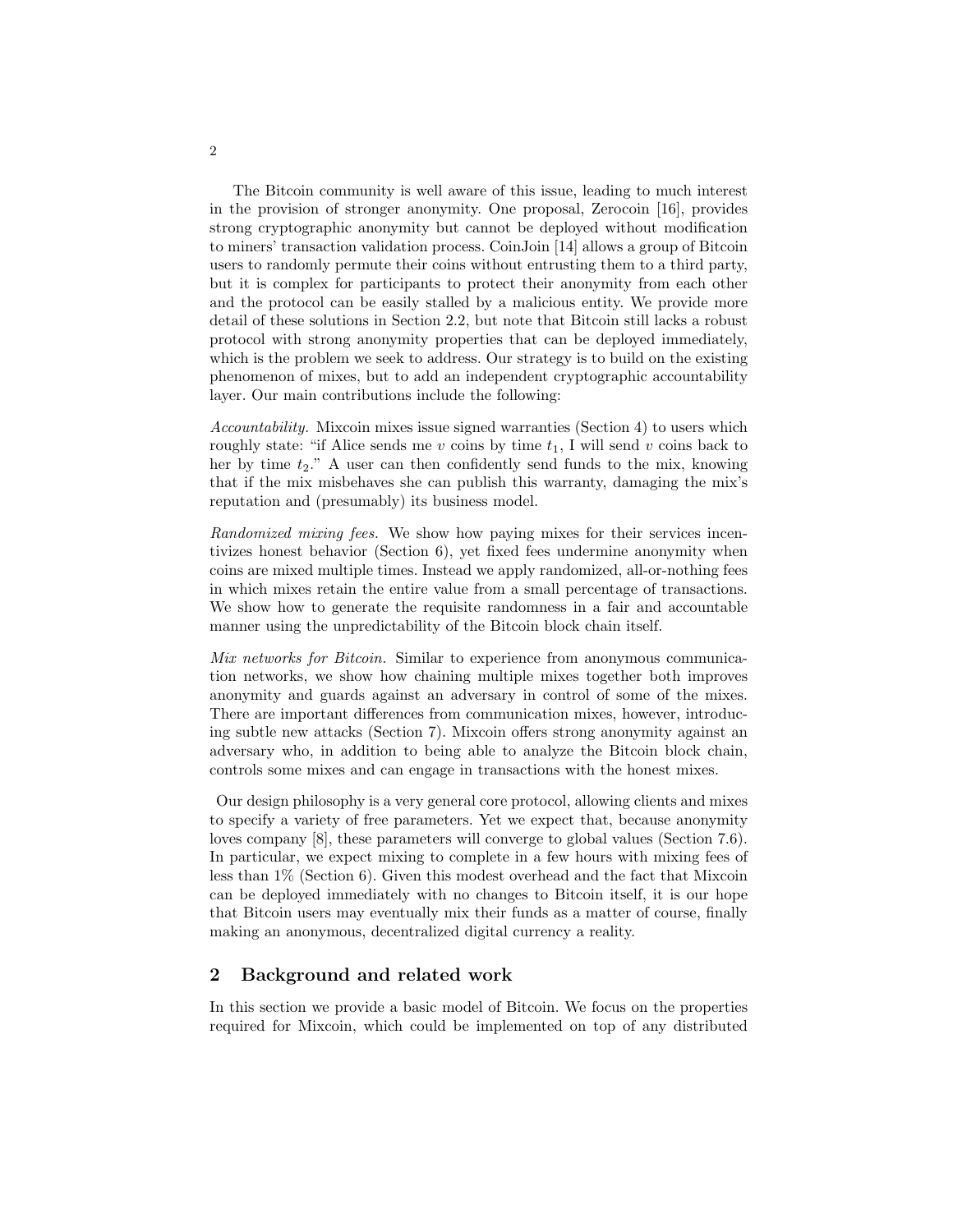currency system similar to Bitcoin in these basic respects. We then model today's nascent Bitcoin mixes and the attacks they are vulnerable to.

## <span id="page-2-0"></span>2.1 Bitcoin

Bitcoin can be thought of as a decentralized system which tracks a mapping between addresses and monetary value denominated in coins. An address, which we denote  $\kappa$ , is simply a public key. Addresses are pseudonymous: anybody can create an arbitrary number of addresses for free with no verification. Control of an address's private key provides "ownership" of all coins mapped to that address. The simplest<sup>[4](#page-2-2)</sup> Bitcoin *transaction* is essentially a statement that an address  $\kappa_{\rm in}$  would like to transfer some value v to an address  $\kappa_{\rm out}$ , signed by  $\kappa_{\rm in}$ .

A distributed consensus protocol maintains a global history of all transactions to prevent double spending. Transactions are grouped into blocks for efficiency, which are chained in a linear structure called the *block chain*. The chain represents (probabilistic) consensus; at present most Bitcoin users will consider a transaction confirmed if it appears in a block with at least  $w = 6$  blocks following it. New blocks are generated roughly once every ten minutes.

Creating new addresses is trivial, but this does not make Bitcoin anonymous as all transfers are globally (and permanently) visible in the block chain. Several recent papers have studied ways to link a user's addresses to each other and to an external identity [\[15,](#page-15-5)[20](#page-15-6)[,22,](#page-15-7)[2\]](#page-15-8).

## <span id="page-2-1"></span>2.2 Anonymity technologies for Bitcoin

There have been two prominent attempts to provide stronger anonymity in Bitcoin. One is an academic proposal called Zerocoin [\[16\]](#page-15-2) which uses cryptographic techniques (specifically, an accumulator with a zero-knowledge proof of inclusion) to break the link between individual Bitcoin transactions without adding trusted parties. Unfortunately, deployment of Zerocoin (or related proposals, such as Pinocchio Coin [\[7\]](#page-15-9)) would require modifications to Bitcoin which appear unlikely due to the computational overhead. Additionally, the cryptographic constructions proposed require a trusted setup phase, where knowledge of the trapdoor created during setup would allow an attacker to forge coins.

A second approach, arising organically from the Bitcoin community, is mixing, directly analogous to the concept in communication networks. In the common implementation a mixing address receives coins from multiple clients and forwards them randomly to a fresh address for each client. Several such services have arisen, typically charging commissions in the  $1-3\%$  range and requiring manual interaction through a website<sup>[5](#page-2-3)</sup> to arrange transactions. A small-scale study of three mixing services found that in one case, taint analysis was immediately sufficient to link the input and output [\[17\]](#page-15-10). In the other two cases, taint

<span id="page-2-2"></span><sup>4</sup> Bitcoin transactions may feature multiple inputs and outputs. Bitcoin also features a limited scripting language allowing more complicated transactions.

<span id="page-2-3"></span><sup>5</sup> Some mixing services are only accessible as Tor hidden services.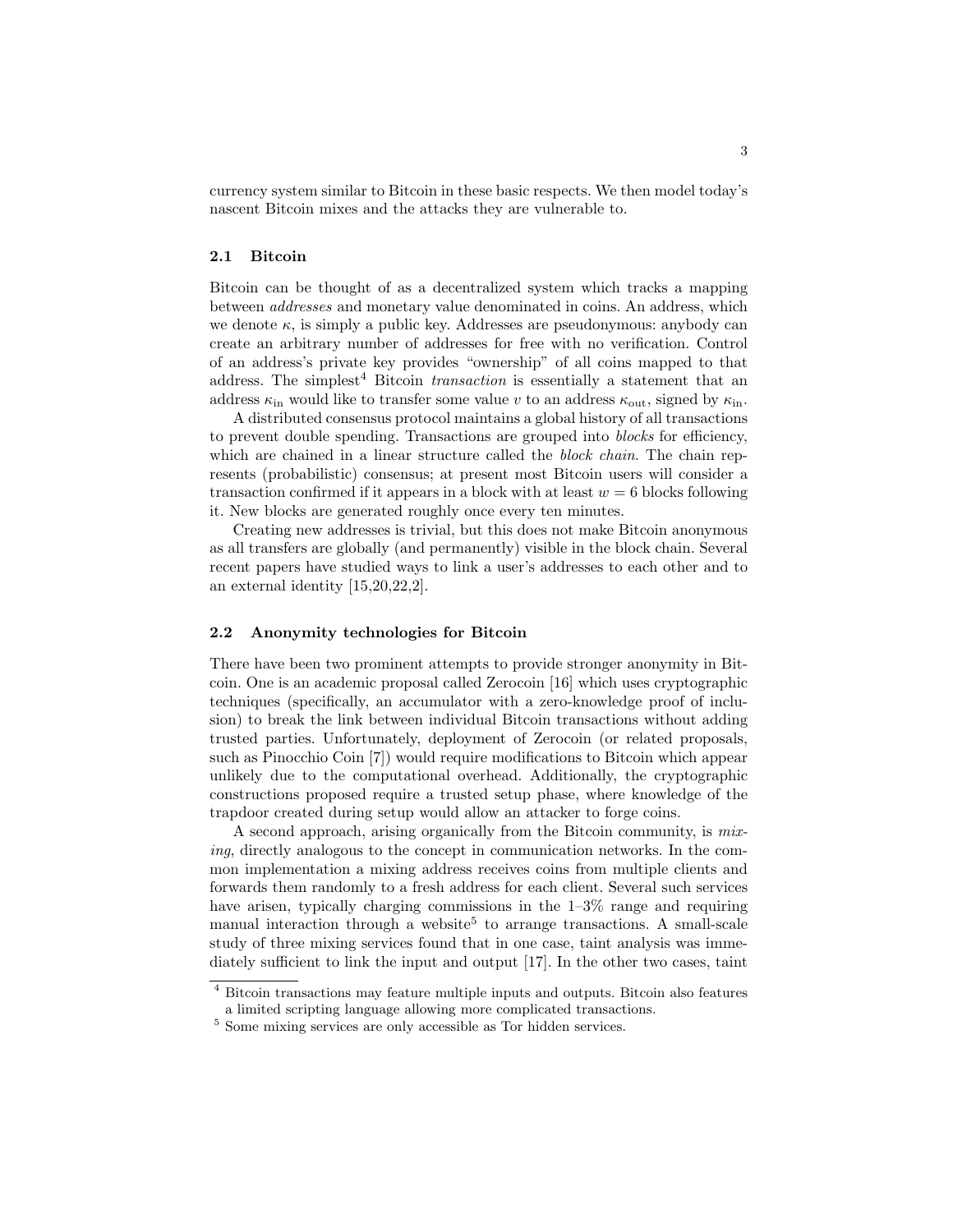analysis did not succeed but the transaction graph showed rich structure, leaving open the question of more sophisticated linking attacks. Anecdotal evidence from user forums include complaints slow mixing times of up to 48 hours and low transaction volumes leading to users frequently receiving their own coins in return.<sup>[6](#page-3-0)</sup> Reports of theft by mixes are also a significant concern, with the popular Bitcoin Wiki warning:

. . . if the mixing output fails to be delivered or access to funds is denied there is no recourse. Use at your own discretion.

In contrast to dedicated mixing services, some services with a high preexisting trust requirement have deployed implicit mixing successfully. For example, the Silk Road marketplace mediated and mixed all transactions between buyers and sellers, while some "eWallet" services promise that when users withdraw funds they will receive random coins from the provider's reserves.

Finally, a proposal called CoinJoin [\[14\]](#page-15-3) enables n users to atomically transfer funds from their  $n$  input addresses to their  $n$  output addresses in a single transaction, signed by each key corresponding to the inputs, which is possible without modification to Bitcoin. Since no entity will sign the transaction if its own output address is not specified correctly, there is no risk of theft. However arranging the output addresses in a way that prevents the participants from learning the correspondence to input addresses (necessary for anonymity) introduces complexity, with most designs relying on external cryptographic protocols [\[6\]](#page-15-11) and/or a thirdparty facilitator. An attacker can easily block the transaction by participating initially to form the transaction, but failing to sign the finalized transaction.

Despite these problems, enthusiasm and interest in mixing is high. The recent press on "dark wallets" for Bitcoin using Coinjoin is an example [\[12\]](#page-15-12). There has also been vigorous discussion in the Bitcoin community on ideas for making mixing secure and viable. However, to the best of our knowledge, the ideas we introduce have not been explored previously.

### 2.3 Mix networks for anonymous communication

Mix networks were introduced by Chaum in 1981 for anonymous communication [\[3\]](#page-15-13). Significant research has analyzed the relationship between design parameters, such as route selection and flushing policies, and the resulting anonymity (see [\[19\]](#page-15-14) for a survey), much of which is broadly applicable to financial mixing.

Verifiable mixing, beginning with Sako and Killian [\[23\]](#page-15-15), aims to provide accountability by mixes issuing a proof that their output is a permutation of their input, particularly important when users cannot trace their own input through the mix. In reputable mixing, beginning with [\[11\]](#page-15-16), each mix provides proof that each output corresponds to some input, as opposed to the mix itself originating the message. Unfortunately these lines of research are largely orthogonal to the risk of theft in a financial mix. In communication mixes, messages can be resent, which is not possible in Bitcoin as transactions are irreversible.

<span id="page-3-0"></span> $^6$  Receiving one's own coins back from a mix is not necessarily a vulnerability. This will happen with probability  $\frac{1}{N}$  with in a random permutation of N participant's coins.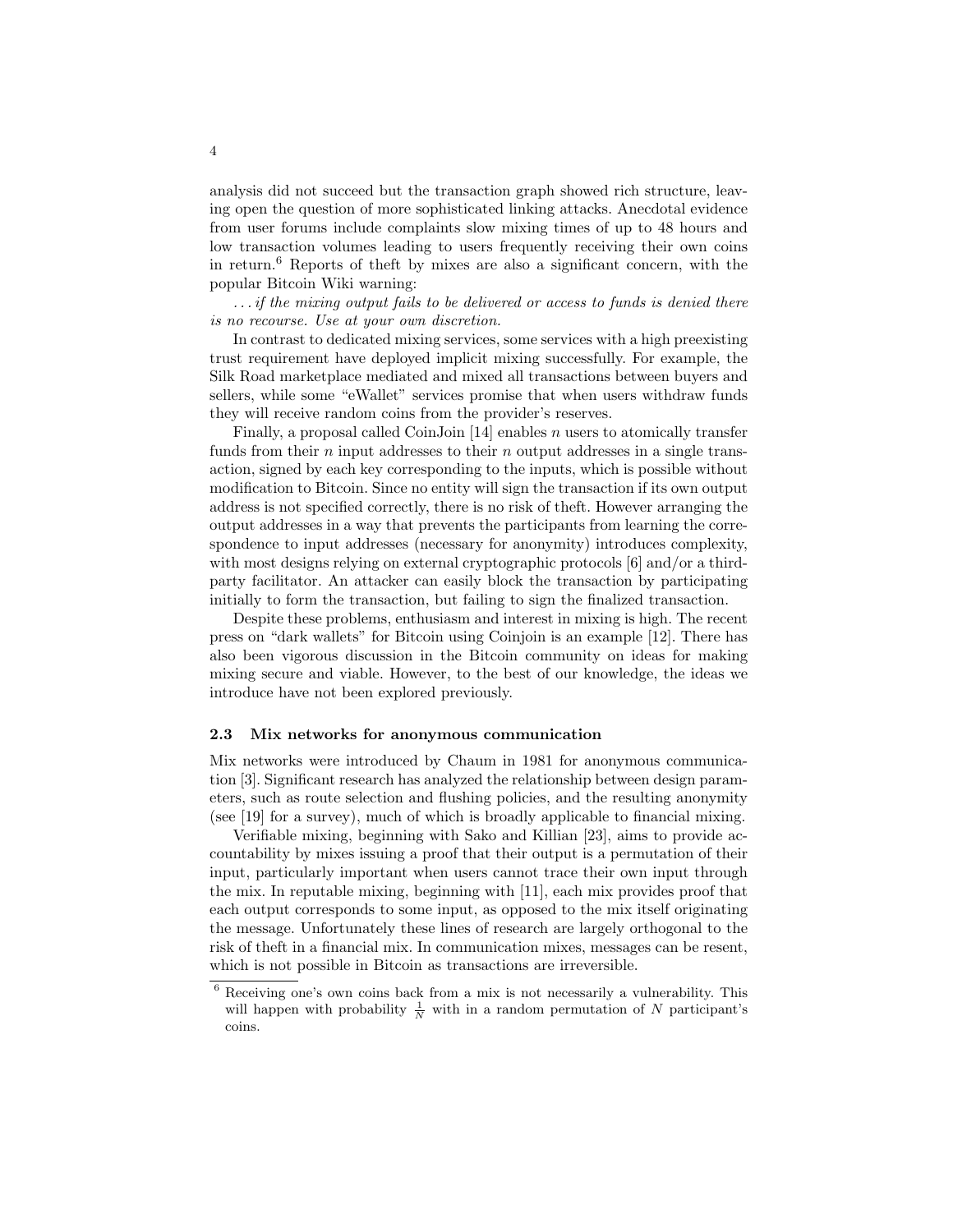## 3 A simple model of mixing

We start with a client Alice  $(A)$  who owns some number of Bitcoins at an address  $\kappa$ <sub>in</sub> which we assume is linkable to her real world identity. Alice wishes to transfer some of her funds to a fresh address  $\kappa_{\text{out}}$  in such a way that it is difficult to link  $\kappa_{\text{out}}$  to  $\kappa_{\text{in}}$  (and hence Alice herself), in exchange for a mixing fee.

Alice will send some of her coins to a mix  $M$ , a for-profit entity which will hold Alice's funds in escrow for an agreed time period before sending an equal value to  $\kappa_{\text{out}}$ . We don't require M to have any real-world reputation or assets, only to maintain the same digital identity long enough to build a virtual reputation. Alice is exposed to two major threats:

Theft Because mixes routinely send funds to fresh addresses with no transaction history, it is possible for a malicious mix to send Alice's funds to its own secret address  $\kappa_M$  instead of  $\kappa_{\text{out}}$  as requested. Though Alice can publicly complain about the theft and attempt to undermine M's reputation, there is no way for observers to determine which of A or M owns  $\kappa_M$  so Alice's claim could be libelous. For-profit mixes may rationally attempt to undermine trust in their competitors through false accusations of theft. Because allegations of theft cannot be proven, it is difficult to determine which mixes are honest.

Deanonymization Because the mix learns that the same party owns both addresses  $(\kappa_{\rm in}, \kappa_{\rm out})$ , Alice's anonymity depends on the mix keeping this pairing secret forever. A mix which is malicious, compromised or subpoenaed might share its records and undermine Alice's anonymity. Alternately, the mix could send coins in a non-random manner which reveals the connection to observers.

## <span id="page-4-0"></span>4 The Mixcoin protocol

Our goal with Mixcoin is to provide a protocol for mixing with accountability. Prior to mixing, the mix gives Alice a signed warranty which will enable her to unambiguously prove if the mix has misbehaved. Dishonest mixes will quickly have their reputation destroyed and lose business. Security against theft thus reduces to properly aligning economic incentives of mixes and clients.

However, there is no way to prove that a mix is not storing records sufficient to deanonymize its clients. Similarly to mix networks for communication, Alice can mitigate this risk by relaying coins through a series of mixes which must all collude in order to deanonymize her final output address.

#### 4.1 Assumptions

We assume the availability of multiple mixes  $M_i$ , each represented by a warrantysigning key  $K_{M_i}$ . As for-profit enterprises, mixes are motivated to build and maintain a reputation in  $K_{M_i}$ , so it must be used consistently. Unlike mixes, Alice does not need to maintain any long-term public key nor any public reputation.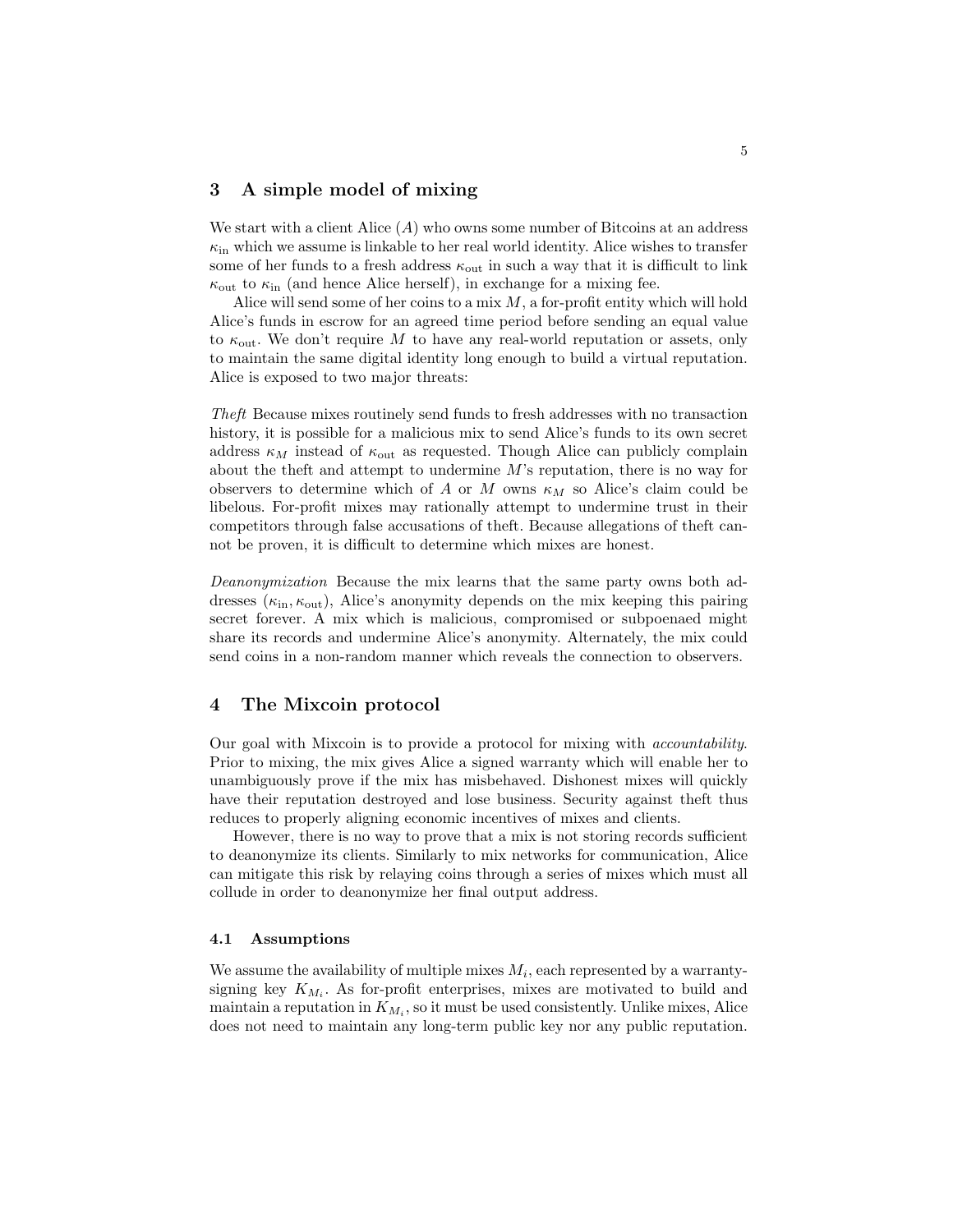Alice must be able to negotiate with the mix over an anonymous and confidential channel. In practice this will likely be realized by mixes running a dedicated Tor hidden service, but this is out of scope of the Mixcoin protocol itself.

#### 4.2 Core protocol

We outline the core Mixcoin protocol in Construction [1](#page-6-0) which mixes a single "chunk" v of Alice's funds. For effective anonymity, chunk sizes should be standardized, as discussed in Section [7.6.](#page-12-0) While the core protocol can stand on its own, typically Alice will need to split her funds into multiple chunks and perform multiple sequential rounds of mixing for each.

The key accountability mechanism is Alice's receipt of a signed warranty prior to mixing. In Step 1 Alice contacts the mix over an anonymous channel and proposes a set of mixing parameters:

- $v$  the value (chunk size) to be mixed
- $t_1$  the deadline<sup>[7](#page-0-0)</sup> by which Alice must send funds to the mix
- $t_2$  the deadline by which the mix must return funds to Alice
- $\kappa_{\text{out}}$  the address where Alice wishes to transfer her funds
- $\rho$  the mixing fee rate Alice will pay
- $n$  a nonce, used to paying randomixed mixing fees
- $w$  the number of blocks the mix requires to confirm Alice's payment

If the mix accepts these terms (Step 2a) it generates a fresh escrow address  $\kappa_{\rm esc}$ and sends back a warranty containing all of Alice's parameters plus  $\kappa_{\rm esc}$ , signed using  $K_M$ . The mix may also reject Alice's request for any reason (Step 2b), though in practice we expect that a reputable mix will abide by a public policy for acceptable terms. Alice similarly has no obligation to transfer funds after receiving a warranty. If Alice declines (or forgets) to do so by the deadline  $t_1$  the mix may delete its records and move on.

If Alice does transfer the agreed value v to  $\kappa_{\rm esc}$  by the deadline  $t_1$  (Step 3), then the mix is obligated to transfer an equal value to  $\kappa_{\text{out}}$  by time  $t_2$  (unless the funds are retained as a mixing fee—see Section [4.4\)](#page-7-0). If the mix does so faithfully (Step 4a), then both parties should destroy their records to ensure forward anonymity against future data breaches. If the mix fails to transfer the value v to  $\kappa_{\text{out}}$  by time  $t_2$  (Step 4b),<sup>[8](#page-5-0)</sup> then Alice publishes her warranty (Step 5). Because the warranty is signed by the mix's long-term key  $K_M$  and all Bitcoin transactions are publicly logged, anybody can verify that the mix cheated.

#### 4.3 Freshness of addresses

Both the mix's escrow address  $\kappa_{\rm esc}$  and Alice's output address  $\kappa_{\rm out}$  should be fresh addresses created specifically for mixing. This is required because warranties include neither  $\kappa_{\rm in}$  nor  $\kappa'_{\rm esc}$ , so they will appear to be satisfied as long

<span id="page-5-0"></span> $8$  There is no way in Bitcoin to guarantee a transaction will be included in any specific block. Therefore in practice mixes will likely require a safety margin of several blocks to  $t_2$  to ensure they can include the transaction before that time.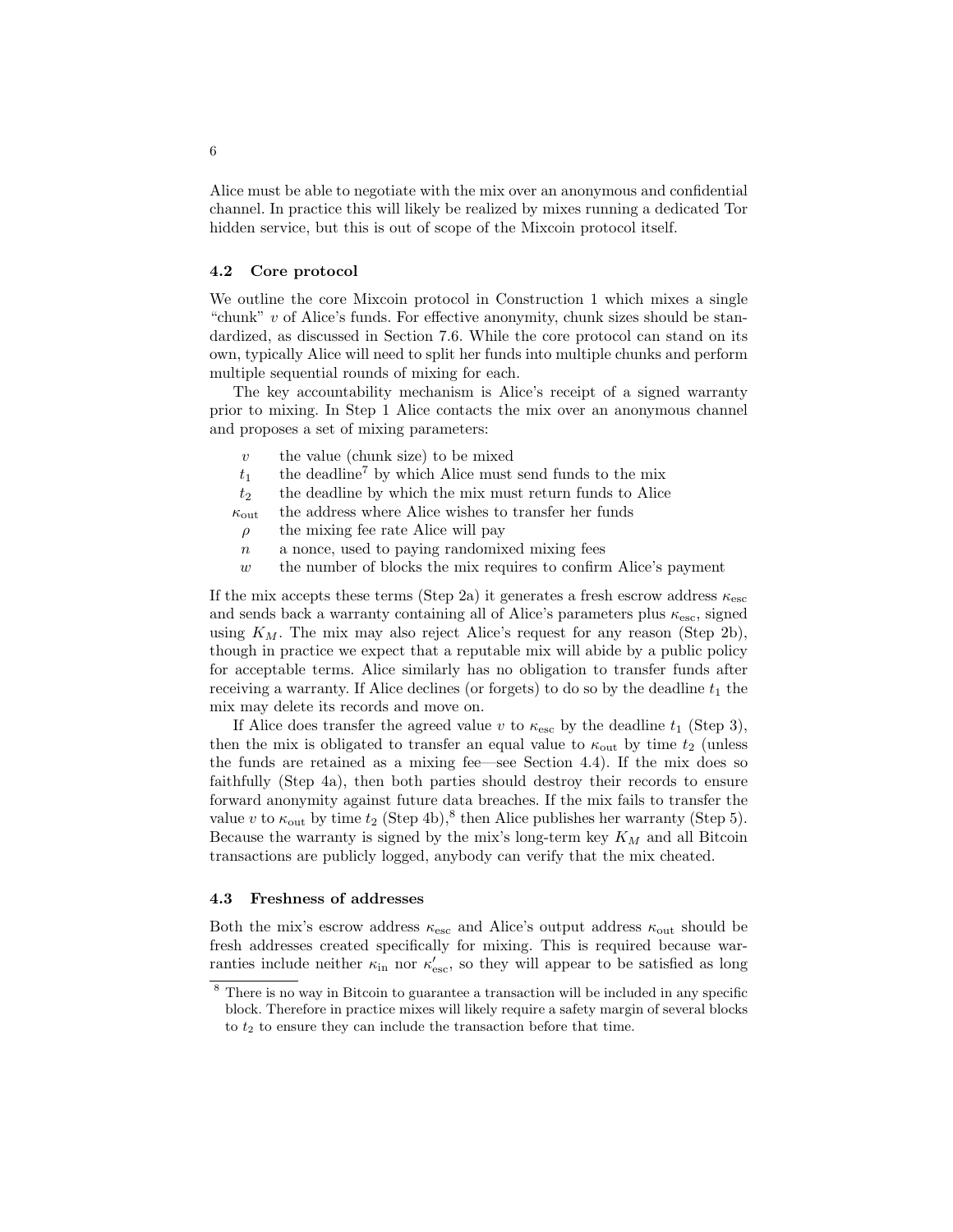

<span id="page-6-0"></span>Construction 1: A single mixing round between client  $A$  and mix  $M$ .  $A$  owns the addresses  $\kappa_{\text{in}}$  and  $\kappa_{\text{out}}$  and  $M$  owns  $\kappa_{\text{esc}}$  and  $\kappa'_{\text{esc}}$ . The random value  $X \stackrel{\text{R}}{\leftarrow} (0,1)$ is computed using Beacon, a pseudorandom function using the Bitcoin block  $t_1 + w$  plus the nonce n, and compared to the fee rate  $\rho$ . Times  $t_1$  and  $t_2$  are blocks in the block chain. Curly brackets  $({})$  indicate a digital signature.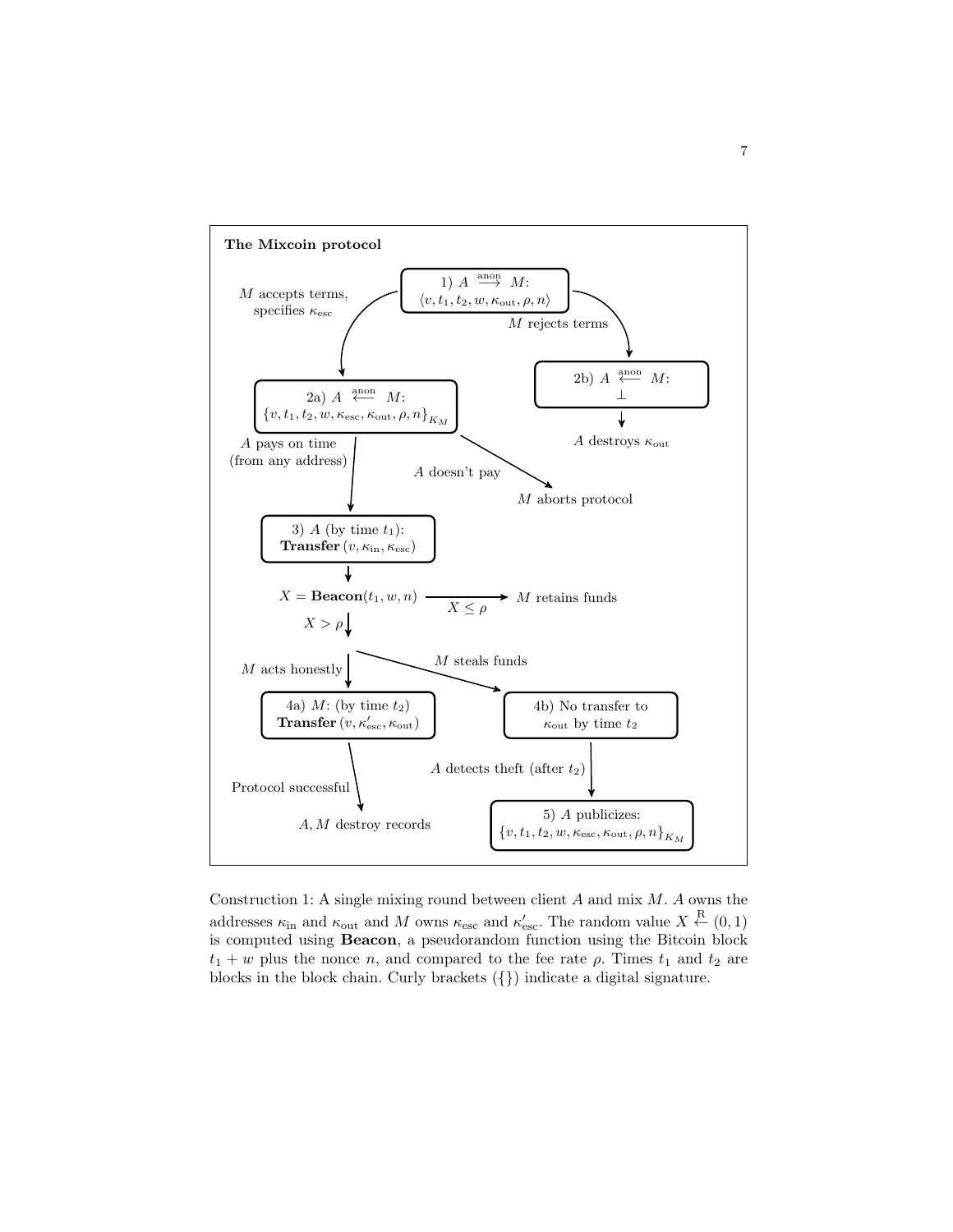as v is transferred on time to  $\kappa_{\rm esc}$  and then  $\kappa_{\rm out}$  from any address. Thus both parties should pick addresses with no other possible source of income so that the other party must themselves pay to fulfill the contract.

#### <span id="page-7-0"></span>4.4 Mixing fees

A simple approach is to specify a fixed mixing fee rate  $\rho$  and have the mix return  $(1-\rho)\cdot v$  to  $\kappa_{\text{out}}$  instead of the full v. However, this is problematic for sequential mixing, as the smaller output value  $(1-\rho)\cdot v$  cannot be the input to a subsequent round of mixing with the same  $v$ . This could be addressed by using diminishing transaction sizes  $v_i = (1 - \rho)^i \cdot v$  for each round i, but this would undermine the goal (Section [7.6\)](#page-12-0) of indistinguishable transfers and limit the anonymity set in each round to only other transactions at the same round of mixing.

Our solution is *randomized* mixing fees, whereby with probability  $\rho$  the mix retains the entire value v as a fee, and with probability  $(1 - \rho)$  takes no fee at all. This produces an expected mixing fee rate of  $\rho$  and leaves  $\kappa_{\text{out}}$  with either nothing or a full  $v$  which can be directly re-mixed. This solution is related to the idea of electronic lottery tickets [\[21\]](#page-15-17) used in some micropayment systems.<sup>[9](#page-7-1)</sup>

The mix must use a publicly verifiable mechanism to randomly choose which chunks to retain as mixing fees. Specifically, the mix must generate a  $(\rho, 1 - \rho)$ random bit which neither party can predict but can be audited afterwards for fairness. This can be done with a public source of randomness called a beacon.

If the beacon is external to Bitcoin  $(e,q, \text{NIST's}$  beacon [\[1\]](#page-15-18) or financial data [\[5\]](#page-15-19)), warranties would need to be synchronized to real-world time to enable auditing. Alternatively, randomness can be extracted from future Bitcoin blocks, assuming the exact set of future transactions included in each block (as well as the random nonce used to solve the proof-of-work puzzle) is unknown.<sup>[10](#page-7-2)</sup> Because each block includes the value of the previous block, every transaction during a confirmation period of  $w$  blocks adds randomness.<sup>[11](#page-7-3)</sup> The warranty also includes a nonce n specified by Alice to ensure that the mix will compute an independent value for all transactions it is managing. Specifically, the mix computes  $X =$ Beacon $(t_1, w, n)$  = PRNG  $(n||B_{t_1+w})$ , where  $B_i$  is the Merkle root of block *i* in the block chain and PRNG is a cryptographic pseudorandom number generator which outputs a value uniformly drawn from the range  $(0, 1)$ .

The mix retains Alice's funds only if  $X \leq \rho$ . Because this computation can be performed by anybody if Alice's warranty is published, cheating by the mix is detectable. Furthermore, in normal operation Alice's warranty (containing  $n$ ) is kept secret so observers can't tell which transactions were retained by the mix.

<span id="page-7-1"></span><sup>&</sup>lt;sup>9</sup> Our motivation to use randomized fees is different from the case of micropayment systems, which do so to avoid transaction costs from many low-valued payments.

<span id="page-7-2"></span> $10\,$  A mix might also be a miner, in which case it may attempt to influence the block. However, such an attack is highly uneconomical given the high reward for mining a block compared to mixing fees.

<span id="page-7-3"></span><sup>&</sup>lt;sup>11</sup> Though in practice  $w = 6$  is a common standard, we include w as a negotiable parameter in the warranty to enable flexibility.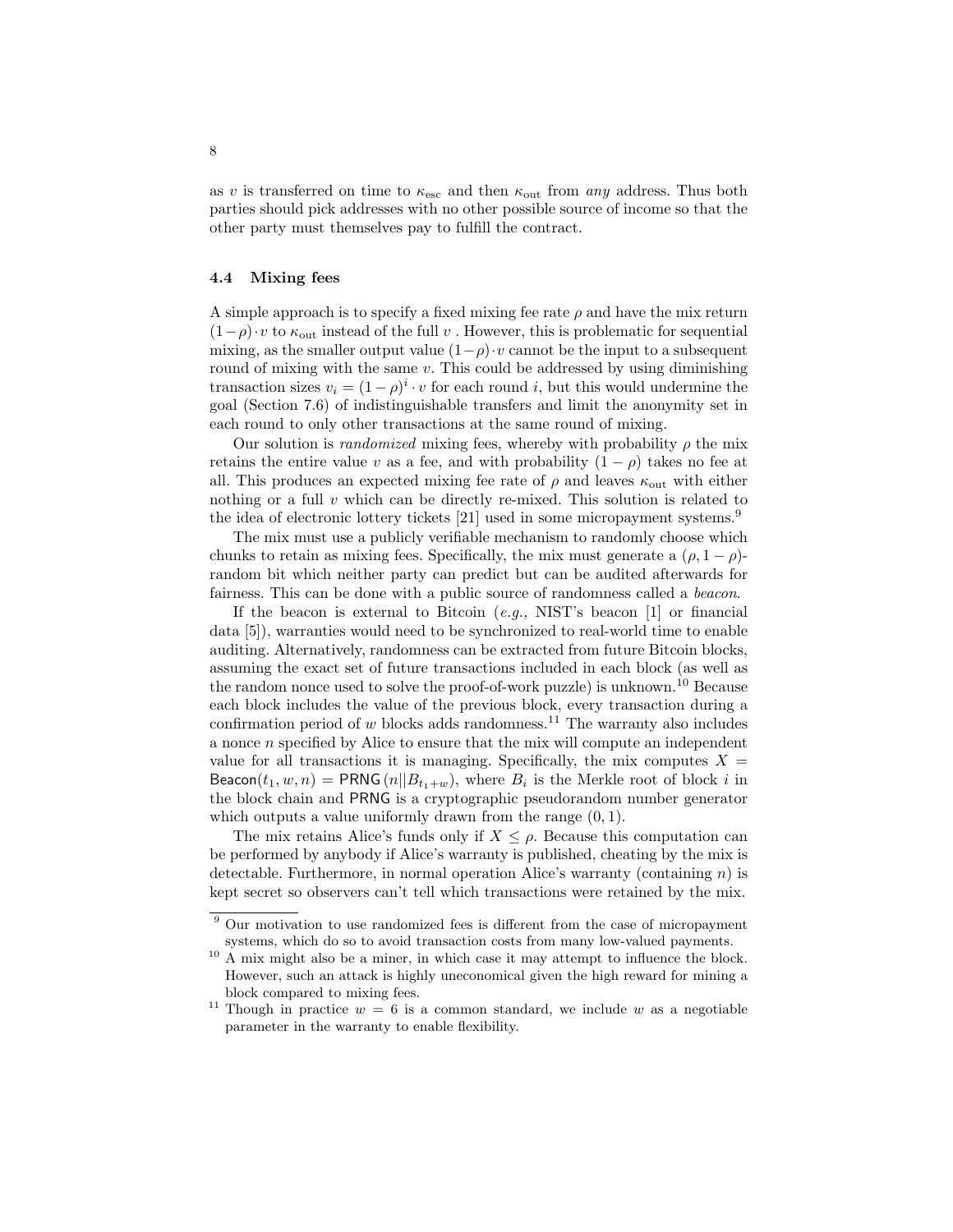A drawback of randomized fees is that variance in the effective mixing fee rate increases for users mixing a small number of chunks. To address this,  $v$ should be kept as low as possible so that most users can mixing at least  $\frac{v}{\rho}$  coins.

### 4.5 Transaction fees

In addition to mixing fees, Alice may have to pay transaction fees to Bitcoin miners to ensure her transactions are included in the block chain.<sup>[12](#page-8-0)</sup> Fixed transaction fees pose the same problem for anonymity that fixed mixing fees would, but paying miners randomly would require changes to Bitcoin itself.

Given a source of anonymous coins, Alice could address the problem of decreasing chunk sizes by "topping up" each chunk after it is mixed using her pool of anonynmized coins. However, it doesn't work for Alice to simply mix one chunk perfectly and then use it top up many other chunks, as this would publicly link each of those topped up chunks as belonging to the same party. Thus Alice would need a large number of mutually unlinkable addresses holding transaction-fee sized values useful for topping up. Acquiring these through mixing becomes a recursive problem though, as they themselves would require an even greater number of unlinkable addresses for their mixing!

Instead, mixes can effectively pay transaction fees both<sup>[13](#page-8-1)</sup> for both the transfer from  $\kappa_{\text{in}}$  to  $\kappa_{\text{esc}}$  and from  $\kappa_{\text{esc}}'$  to  $\kappa_{\text{out}}$ . Assuming miners require a minimum transaction fee  $\tau$  (with  $\tau \ll v$ ), Alice can transfer v from  $\kappa_{\rm in}$  of which the mix will receive  $v - \tau$  at address  $\kappa_{\text{esc}}$ . The mix can then form an output transaction with  $v - \tau$  from some  $\kappa'_{\rm esc}$  and  $2\tau$  from a third address  $\kappa^*_{\rm esc}$  which the mix previously retained as a mixing fee, ensuring that  $\kappa_{\text{out}}$  receives a full v while the miners still collect a fee of  $\tau$ . Of course, the mixing fee rate  $\rho$  must be increased to cover the mix's expected outlays on transaction fees.

This poses a problem for mix indistinguishability, which we'll discuss further in Section [7.2,](#page-11-0) as at the mix must use the same  $\kappa_{\rm esc}^*$  to cover transaction fees for multiple chunks which will then all clearly come from the same mix. It is also possible for mixes to collaborate and mix their reserves available for transaction fees using CoinJoin, which may be far more practical for mixes to organize without being subject to denial-of-service issues.

## <span id="page-8-2"></span>5 Sequential mixing

Given the above Mixcoin protocol for interacting with a single mix, Alice will most likely want to send her funds through  $N$  independent mixes to protect her anonymity against the compromise of an individual mix. To do so, Alice can choose a sequence of N mixes  $M_1, \ldots, M_N$  and execute the Mixcoin protocol with each of them in reverse order, instructing each mix  $M_i$  to forward her funds to

<span id="page-8-0"></span><sup>&</sup>lt;sup>12</sup> Some transactions are accepted today without fees, though miners may change this at any time, which may become occur as the minting rate decreases.

<span id="page-8-1"></span> $13$  In pipelined sequential mixing, which we will discuss in Sectio[n5,](#page-8-2) most mixes will need only pay one transaction fee.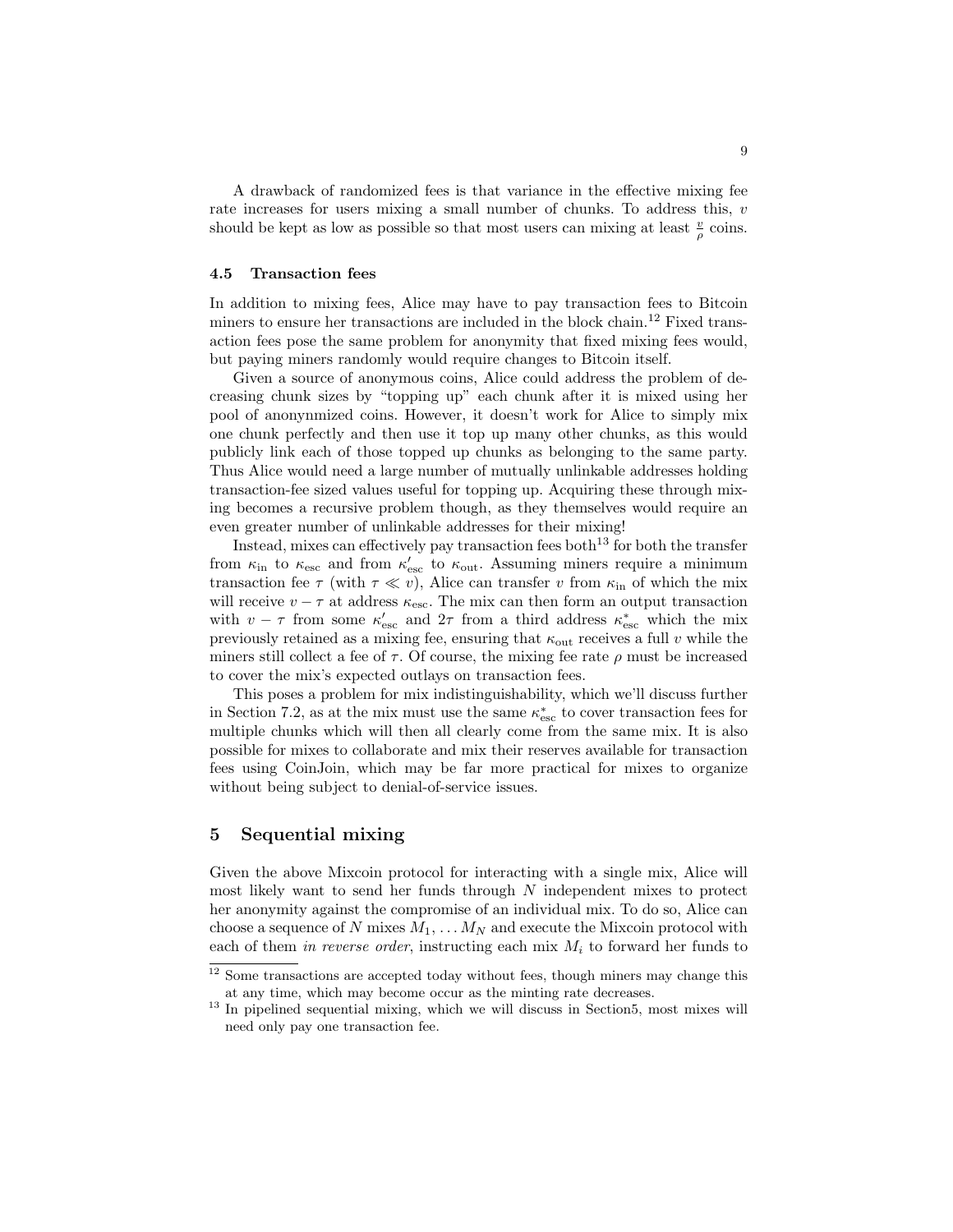the escrow address  $\kappa_{\text{esc}_{i+1}}$  which she previously received from mix  $M_{i+1}$ . After obtaining N signed warranties,<sup>[14](#page-9-1)</sup> Alice then transfers her chunk to  $\kappa_{\rm esc_1}$  and if any mix in the sequence fails to transfer it she can prove it with the appropriate warranty. One subtlety is that each mix can likely determine which number it is in the sequence based on timing information, as the later mixes will be contacted further in advance from when mixing will actually take place.

In practice, Alice most likely wants to transfer some value kv split into k separate chunks. This means she will need to negotiate a total of  $kN$  warranties with mixes. An important consideration is that each chunk should travel through an independently-chosen random sequence of mixes. Otherwise, Alice's chunks would be exchanged for each other more frequently than would happen via chance, which would leak information to a potential attacker.

## <span id="page-9-0"></span>6 Mix incentives and mixing fees

Establishing the mixing fee rate  $\rho$  requires considering the dual roles of mixing fees. First, they can cover direct expenses for mixes such as Bitcoin transaction fees and electricity bills. Second and most importantly, they provide a mechanism for mixes to profit from honest behavior and disincentivize mixes from ceasing operations and absconding with users' funds. Because higher fees more strongly incentivize honesty, an interesting property arises that users should avoid mixes charging less than some *minimum* acceptable value of  $\rho$ .

In a steady-state model, the mix has two choices for any given block in time: continue to operate honestly until the next block, or abscond and retain all user funds it holds in escrow. The expected value of either choice scales linearly with Q, the average amount of money flowing into (and out of) the mix during any one block. If  $\bar{t}$  is the average time period (in blocks) that the mix holds funds during a mixing round, then the expected payoff of absconding is  $E[$ abscond $] = Q\bar{t}$ .

The expected payoff from choosing to continue would properly be defined recursively, since the mix is able to play the same game again. However, under steady state conditions the optimal decision will be the same in every round, so if the mix initially chooses to continue it will do so indefinitely. Assuming the mix is exponentially discounting future earnings<sup>[15](#page-9-2)</sup> at a rate r (per block), the net present value of indefinite honest behavior with a fee rate  $\rho$  is:

$$
E[continue] = \rho Q + (1 - r)E[continue]
$$

$$
= \frac{\rho}{r}Q
$$

Incentivizing honest behavior therefore requires that  $\frac{\rho}{r} > \bar{t}$ . With the interpretation that  $r$  for a rational mix is equivalent to the highest available risk-free

<span id="page-9-1"></span> $14$  Unlike in traditional communication networks, an onion routing approach doesn't seem possible due to the interactivity required in Mixcoin.

<span id="page-9-2"></span><sup>&</sup>lt;sup>15</sup> The exchange rate of bitcoins may of course be drastically different in the future. We assume mixes have no private information about the future value of bitcoins and therefore use its current market price in calculating the net present value.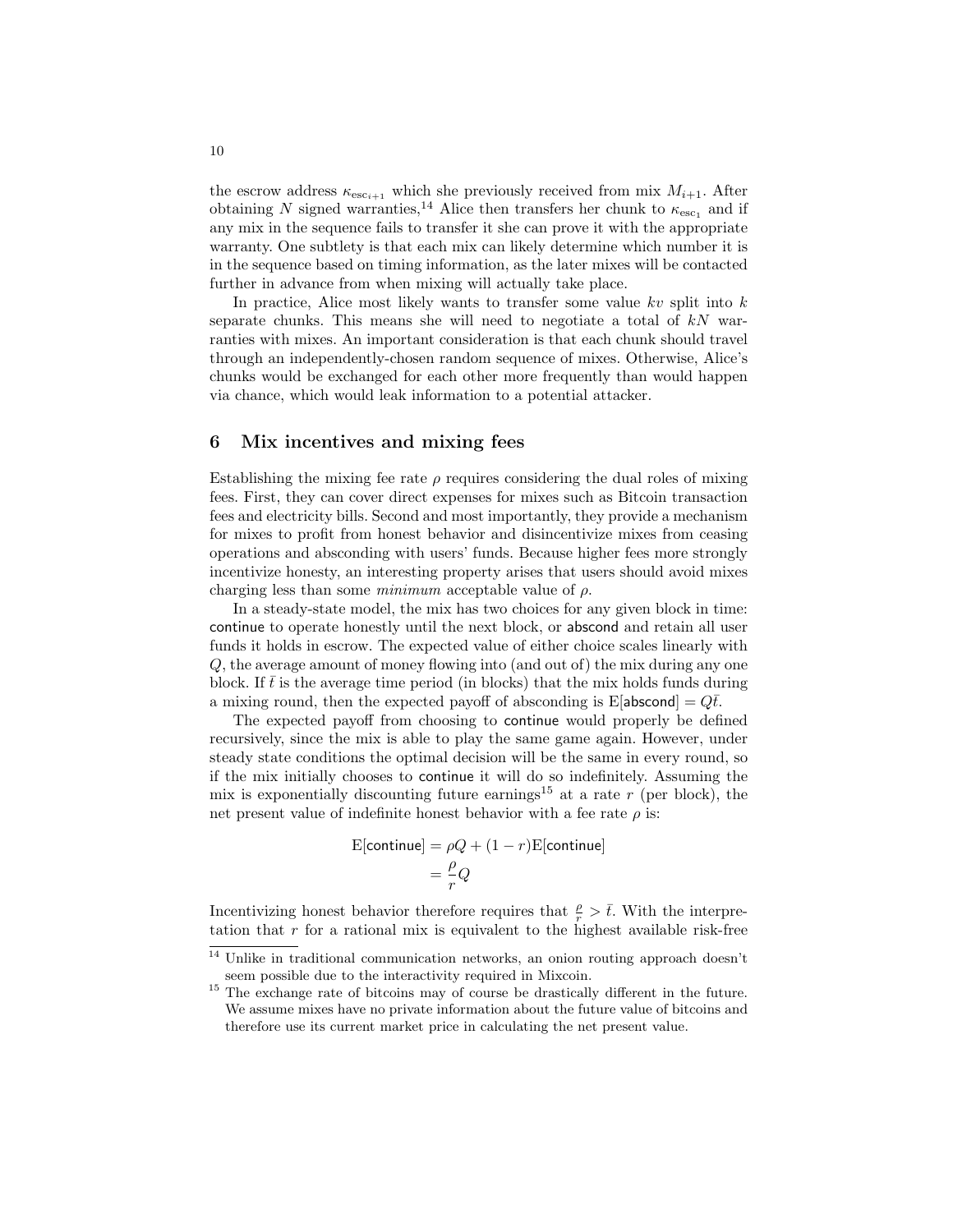rate of return available, this condition is simply that the expected value of fees collected by a mix during the time it holds funds is greater than the amount those funds would yield during the same time period if invested.[16](#page-10-1) This can be explained by considering that we want an honest mix to continually decided to "invest" its potential earnings  $Q\bar{t}$  from absconding into continuing to serve as a mix, earning a return of  $\rho Q$  during every block.

We can estimate that relatively low mixing fees should suffice to incentivize honest behavior. Assuming a very attractive rate of return of  $r \approx 20\%$  annually is available to the mix, a mix time of  $\bar{t} \approx 1$  hour gives a lower bound of  $\rho_{\min} \approx 2^{-15}$ . Even considering a chunk taking a path through 10 consecutive mixes, this still leaves only an effective fee rate of  $\approx 2^{-12}$  necessary to discourage absconding. This suggests that very low mixing fees may be sufficient to cover the risk of theft.[17](#page-10-2) Still, Actual mixing fees will be dominated by operating costs, suggesting that any mix which has been operating for a non-trivial period of time is turning a profit and is unlikely to abscond.

# <span id="page-10-0"></span>7 Anonymity properties

Given the large number of negotiable parameters in Mixcoin, our anonymity analysis is theoretical. The actual anonymity guarantees will depend on how the mixing ecosystem evolves. However, we can describe a threat model, quantify anonymity under a simplified model, discuss optimal strategies for mixes and clients, enumerate some attacks and how to avoid them. We draw many connections to the extensive literature on mix networks for communication, dating to the initial proposal of communication mixes in 1981 [\[3\]](#page-15-13). That said, financial mixing also differs from communication networks in important ways.

#### 7.1 Threat model

We focus on an attacker who wants to gain as much information as possible about the anonymity set of possible pre-mixing input addresses which may have been the source of the funds held by a final output address  $\kappa_{\text{out}}$ .

Because the Bitcoin block chain is a permanent, public record of all transactions, every attacker is trivially a global passive adversary, a common attack model studied for communication mixes.<sup>[18](#page-10-3)</sup> Mixing literature also considers extended attacker capabilities, such as compromising mixes, delaying or blocking messages, replaying old messages, or flooding the network with dummy messages [\[24\]](#page-15-20). Replay should be impossible in Mixcoin due to the double spending prevention in Bitcoin, but flooding and delaying may be possible.

<span id="page-10-1"></span><sup>&</sup>lt;sup>16</sup> This equivalence ignores the effects of compounding interest, though r and  $\bar{t}$  are both low enough that  $(1+r)^{\bar{t}} \sim 1 + r\bar{t}$ .

<span id="page-10-2"></span> $17$  In practice, absconding may be slightly more appealing due to super-exponential time discounting by the mix or the risk that business may decline.

<span id="page-10-3"></span><sup>&</sup>lt;sup>18</sup> Tor is notably not designed to withstand attack by a global passive adversary, as Tor relays provide no mixing of traffic [\[9\]](#page-15-21).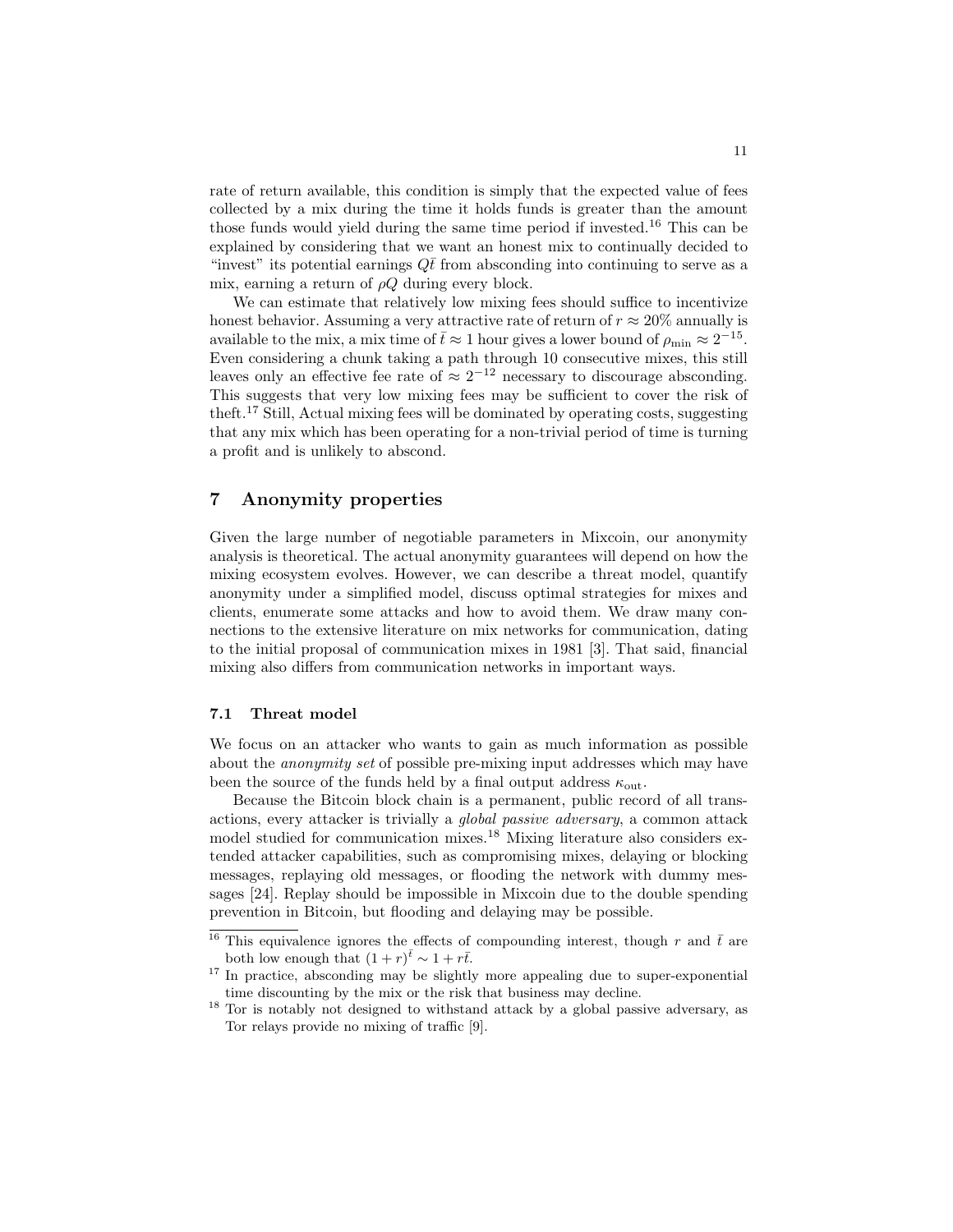#### <span id="page-11-0"></span>7.2 The passive adversary's view with mix indistinguishability

The best-case scenario for Mixcoin is a passive adversary. We assume this adversary can reliably determine with high probability which Bitcoin transactions are mix traffic, given their size  $v$  and their use of one-time escrow addresses. However, due to their one-time nature, this simple adversary may be unable to link escrow addresses to specific mixes, a novel property with no apparent precedent in communication mixes which we call mix indistinguishability.

If this is the case, the adversary is left to observe a sea of apparently identical escrow addresses and the system appears to function as one universal mix consisting of all participants using the chunk size  $v$ . There are several scenarios in which mix indisinguishability may fail (which we will discuss in Section [7.3\)](#page-11-1) but the anonymity offered is quite strong in this case.

#### <span id="page-11-1"></span>7.3 Active adversaries and distinguishable mixes

There are several ways that an active attacker might be able to distinguish which escrow addresses correspond to which mix and hence which mixes are involved in a chunk's mixing path. Observe that when Alice sends a chunk from  $\kappa_{\rm in}$  to M via  $\kappa_{\text{esc}}$ , the client who ultimately receives this chunk will learn that  $\kappa_{\text{in}}$  interacted with M. Similarly, the client who sends the chunk to  $\kappa'_{\rm esc}$  which is eventually sent to  $\kappa_{\text{out}}$  will also learn that Alice interacted with M. An active adversary can exploit this in a flooding attack, learning up to two other addresses interacting with the same mix for each chunk sent through that mix.

A second attack vector, if mixes are forced pay transaction fees, is that when a user's chunk is retained as a mixing fee by mix  $M$  it may might be used by M to pay transaction fees on many other transactions, all of which can then be linked to M. The effectiveness of this attack depends on the ratio of transaction fees per chunk  $\tau$  to average mixing fees per chunk  $\rho v$ . Mixes will have to spend a proportion  $\frac{\tau}{\rho v}$  of their mixing fee revenue on transaction fees, so if mixes allocate a constant proportion of each retained chunk to transaction fees each retained chunk will pay fees on  $\frac{1}{\rho} \cdot \frac{\tau}{\rho v}$  other transactions. Since each chunk is retained with probability  $\rho$ , the expected number of transactions identifiable by a given input transaction is just  $\frac{\tau}{\rho v}$ , which is maximized at 1 if mixing fees are only high enough to cover transaction fees.

Thus for each mixing transaction an active attacker performs with  $M$ , she can link up to  $(1 - \rho) \cdot 2 + \frac{\tau}{\rho v}$  other transactions to M. Observing the majority of links therefore appears to require an attacker generate a large portion of the mix's traffic. Even against an implausibly strong active attacker who can link every escrow address to its originating mix, the anonymity set still snowballs quickly with each mixing round as in traditional communication mixes.

#### 7.4 Anonymity sets and mix delay

Regardless of mix distinguishability, there is a trade-off between mixing chunks with many mixes for a short escrow period each or few mixes with a longer escrow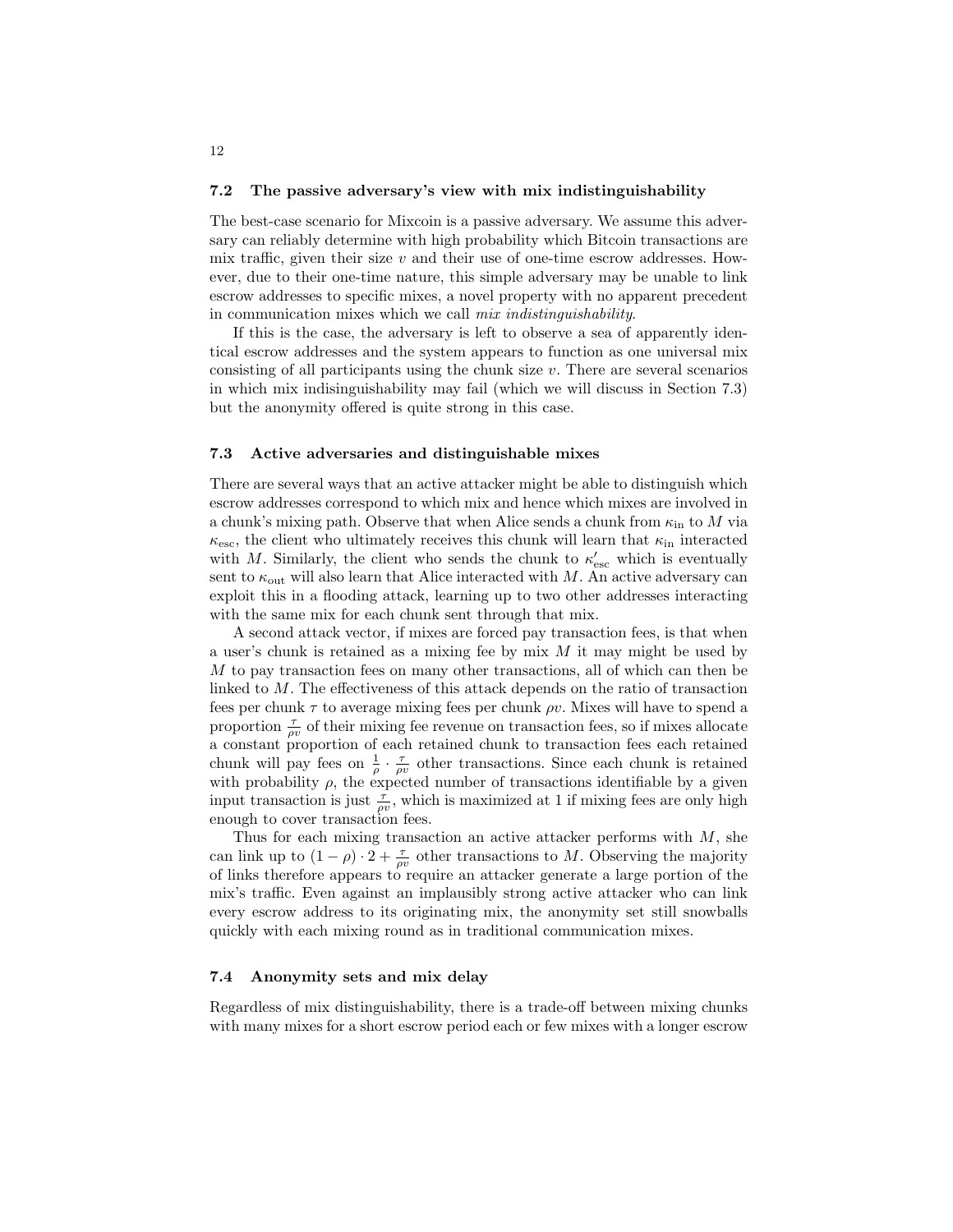period. The escrow period is limited by  $t_2$  and  $t_1$  as specified in the warranty, with a maximum delay of  $\delta_{\text{max}} = t_2 - t_1$ . Mixes will also require a minimum delay of  $\delta_{\min} = w$  (typically 6 blocks) to protect against double spending. Picking the smallest possible  $t_2 = t_1 + w$  allows Alice to afford more rounds of mixing in a given time period. But this also means that Alice's anonymity set for the round consists only of other chunks that were mixed at time exactly  $t_1$ .

We assume that individual mixes will only issue warranties with a specific  $\delta_{\text{max}}$  as a matter of policy,<sup>[19](#page-12-1)</sup> and will then uniformly at random choose a delay  $\delta \in_R [w, \delta_{\text{max}}]$  before forwarding Alice's chunk.<sup>[20](#page-12-2)</sup> Thus each mixing step adds lg  $(Q(\delta_{\text{max}} - w + 1))$  bits of entropy to Alice's anonymity set, at a delay of  $\delta_{\text{max}}$  blocks.<sup>[21](#page-12-3)</sup> In other words, the entropy of her anonymity set grows by  $lg(Q(\delta_{\text{max}}-w+1))$  $\frac{\frac{m\alpha x - w + 1}{m\alpha x}}{\frac{m\alpha x}{m\alpha x}}$  per block. It turns out that for  $w = 6$  this expression is maximized for  $\delta_{\text{max}} = 6$  for  $Q \ge 128$  (and  $\delta_{\text{max}} = 7$  for  $13 \le Q < 128$ ) so it appears minimal delays and longer mixing chains are preferable.

#### 7.5 Mixing multiple chunks

So far we have considered each chunk individually. However, if Alice combines many mixed chunks to make a payment, her anonymity set will be reduced to the intersection of the anonymity sets of all chunks. As long as she mixed those chunks sufficiently at the same time, then those chunks will have the same anonymity sets, and her payment is still unlinkable.

However, if even one of the chunks travels through a path consisting entirely of compromised mixes, Alice's entire payment completely loses anonymity. If each chunk is routed independently, then with say 25% of mixes compromised, there is a  $2^{-20}$  chance of routing a chunk through a chain of 10 compromised mixes, which may be acceptably low. However this probability increases rapidly if a greater fraction of mixes compromised. One way to avoid this would be to randomly pick a set of mixes for each batch of funds to mix, and to use a random permutation of that set for each chunks in the batch. In Tor, there is a similar argument for why building circuits improves anonymity as opposed to routing each packet independently.

## <span id="page-12-0"></span>7.6 Convergence of free parameters

Our design intentionally left many parameters free, such as the chunk size  $v$ , the time delay  $t_2 - t_1$  and the number of rounds N. Our philosophy is to avoid embedding these into the protocol as the optimal choices may drift over time as the mixing ecosystem evolves and the underlying parameters of Bitcoin change.

<span id="page-12-1"></span><sup>&</sup>lt;sup>19</sup> Allowing different delays per client would open the possibility of free-riding and make anonymity analysis much more complex [\[10\]](#page-15-22).

<span id="page-12-2"></span><sup>&</sup>lt;sup>20</sup> Non-uniform distributions such as an exponential distribution are possible, but they make it difficult to provide a firm bound on the delay as required by the warranty.

<span id="page-12-3"></span> $^{21}$  Because Alice must have already negotiated her mixing warranty for the next round, each warranty must be delayed by the maximum  $\delta_{\text{max}}$  blocks.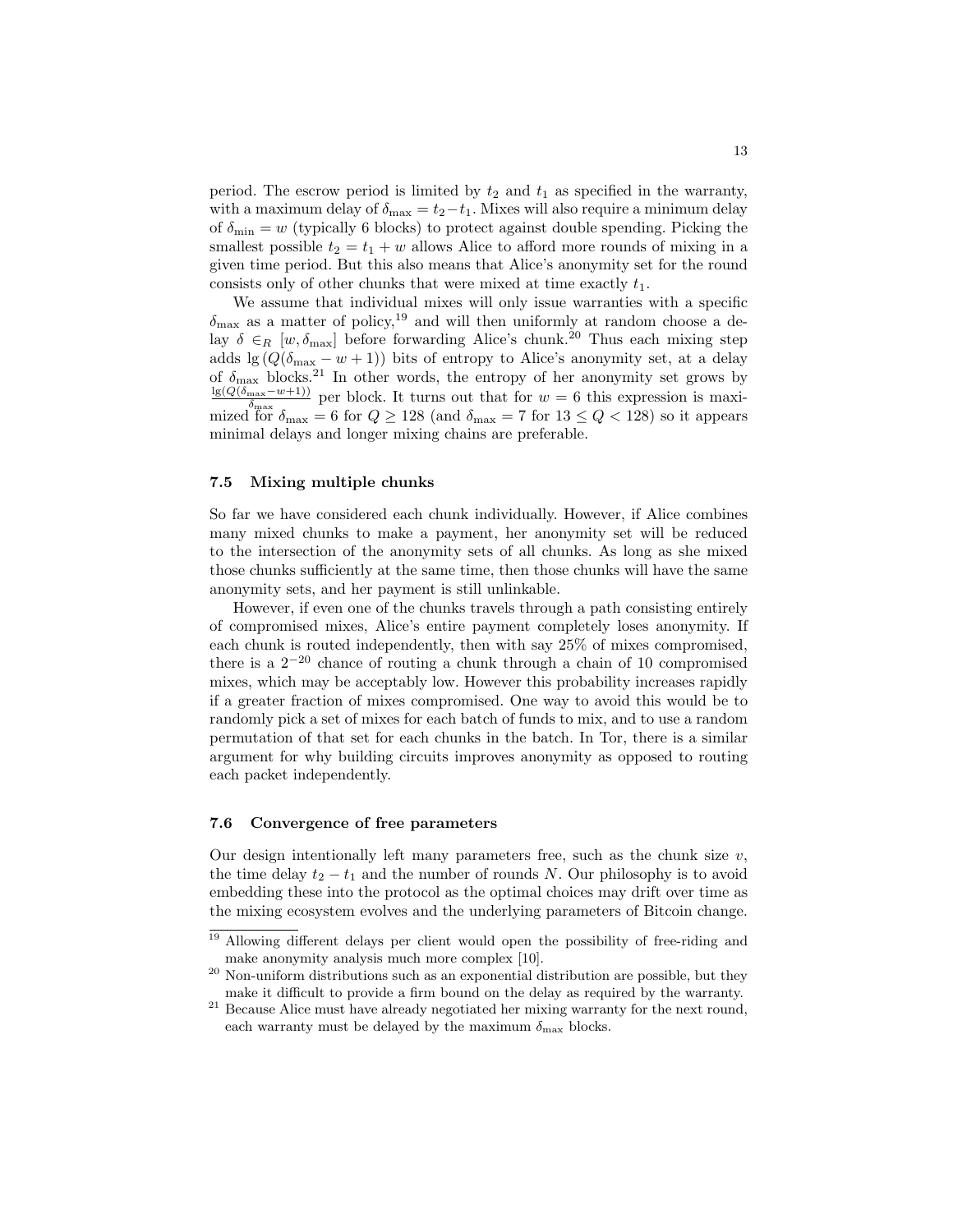Yet it is critical for anonymity that a large number of users choose the same values<sup>[22](#page-13-0)</sup> to avoid splitting their anonymity sets based on parameter choices.

As a case study, consider the effect of two different common values of  $v$ . Each will be clearly identifiable in the block chain and hence the anonymity set for each chunk is limited in the best case to those users who mixed a chunk of identical size in the same time period. We could attempt to ameliorate this slightly by hoping that all users mix chunks of both sizes regularly, but this is quite fragile.[23](#page-13-1) The best-case scenario for anonymity is if all users choose the same chunk size. Yet there is an inherent trade-off: setting  $v$  too high will exclude users owning less than v coins,  $^{24}$  $^{24}$  $^{24}$  while decreasing v will require proportionately more runs of the protocol and more transactions in the block chain.[25](#page-13-3)

Still, we expect  $v$  and other parameters to converge in practice to a common value (or a small set) for two reasons. First, like with Bitcoin itself most clients will likely use one of a small number of software implementations which include reasonable parameters and a popular mix reputation list.

Second and more importantly, all clients have an incentive to choose the most popular parameters in an application of the "anonymity loves company" principle [\[8\]](#page-15-4). Unilateral variation in a user's transaction sizes, for example, could leak information which would help Eve deanonymize Alice's coins. Thus we expect Mixcoin users to relatively quickly converge on a global set of parameters, or possibly a small number of different "flavors" of Mixcoin, to maximize anonymity.

## <span id="page-13-5"></span>7.7 Side channels

Financial mixing introduces several subtle side channels.<sup>[26](#page-13-4)</sup> The most obvious is payment sizes: If Alice receives a very specific amount of Bitcoins at her longterm address, is observed mixing them, and a day later an equal quantity of mixed chunks are combined to make a payment, the adversary might plausibly infer that Alice made the payment. This can be addressed if Alice mixes her incoming funds as soon as she receives them and not immediately prior to making a payment. Of course, this requires Alice to always carry a balance of mixed funds and never pay them all out at once.

More subtle issues arise becaues mixed chunks carry an implicit timestamp of when they were last mixed. Suppose Alice immediately mixes three large, equal-sized quantities of income on three specific dates and then later combines

<span id="page-13-0"></span> $22$  Note that the mixing fee rate  $\rho$  is unobservable and hence should have no impact on anonymity and can be chosen independently by different mixes.

<span id="page-13-1"></span><sup>&</sup>lt;sup>23</sup> For example, if chunk sizes  $\alpha$  and  $\beta$  are common, a user mixing  $x = k_1\alpha + k_2\beta$  will have her anonymity set limited to other users mixing at least  $k_1$  chunks of size  $\alpha$ and at least  $k_2$  of size  $\beta$ , instead of all users mixing at least x.

<span id="page-13-2"></span><sup>&</sup>lt;sup>24</sup> Additionally, with randomized mixing fees (see Section [4.4\)](#page-7-0) users owning only a small multiple of  $v$  may face unacceptably high variance in their fee rate.

<span id="page-13-3"></span><sup>&</sup>lt;sup>25</sup> The Bitcoin community frowns on creating large numbers of low-value transactions (referred to as dust) because it places a higher verification burden on miners.

<span id="page-13-4"></span><sup>&</sup>lt;sup>26</sup> Network-level side channels are out of scope. As noted earlier, we assume that Mixcoin clients always communicate using a secure anonymity network such as Tor.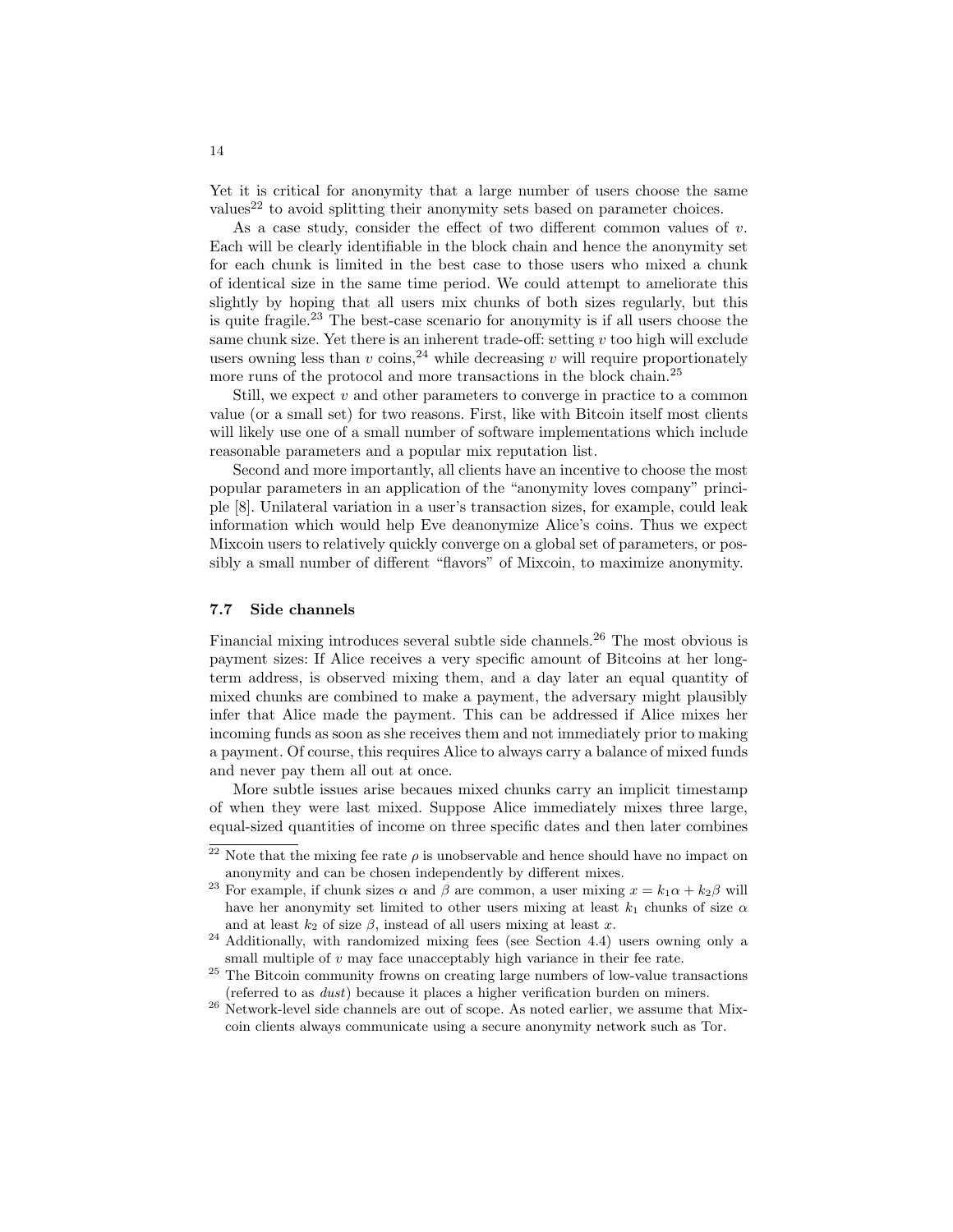a random subet of her mixed chunks to make a payment. Eve can trace the outgoing payment to Alice if it contains a mix of chunks from these times and Alice was the only person mixing at each of them.[27](#page-14-0) The attack might work even if Alice wasn't the only person mixing: if Alice picks a random set of her mixed chunks, then the proportion of chunks from each time period in the outgoing payment will correspond to the amount Alice mixed in each time period.

Thus, even perfect mixing can leave Alice's transactions linkable without further obfuscation. One defense is for Alice to only make payments using chunks that were mixed contemporaneously. This works if payments are small enough. Second, Alice could re-mix all of her chunks every time she receives income. This destroys the timing information, but is expensive. Third, if Alice has advance notice before needing to make a payment, she can employ *input/output mixing*. Alice mixes her funds as soon as she receives income. When she needs to make a payment, she mixes a set of (already mixed) chunks totaling the amount she owes. It introduces a delay in payment equivalent to mixing time, which is why Alice must have advance notice. Finally, in Appendix [A](#page-16-0) we introduce continual mixing, a more complex approach which can provide stronger guarantees of anonymity.

# 8 Conclusion

Despite significant interest in providing strong anonymity for Bitcoin, the design of a robust protocol with that can be deployed without modifications to Bitcoin has remained an open question. In this paper we proposed Mixcoin, which we believe meets these goals. Our key innovations are cryptographic accountability, randomized mixing fees, and an adaptation of mix networks to Bitcoin. We look forward to engaging with the academic community and the Bitcoin community to further refine the design and to progress toward implementation and deployment.

We also provide an initial treatment of mixing for financial privacy, a research area which we expect will be as deep and challenging as mixing for communication privacy. Many basic properties of communication mixes, such as the ability to pad or replay messages, don't exist in a financial setting. Yet interesting new properties, such as the possibility of indistinguishable mixes, arise. We expect that ensuring financial privacy, regardless of the underlying mixing protocol, will require careful consideration of some of the higher-level sidechannels we have only briefly explored here.

Acknowledgements. We thank our anonymous referees and all who read drafts and contributed valuable suggestions to this work, especially Aaron Johnson, Ian Miers, Roger Dingledine, George Danezis, Peter Eckersley and Eran Tromer.

<span id="page-14-0"></span> $27$  This is analogous to an *intersection attack* in the mixing literature.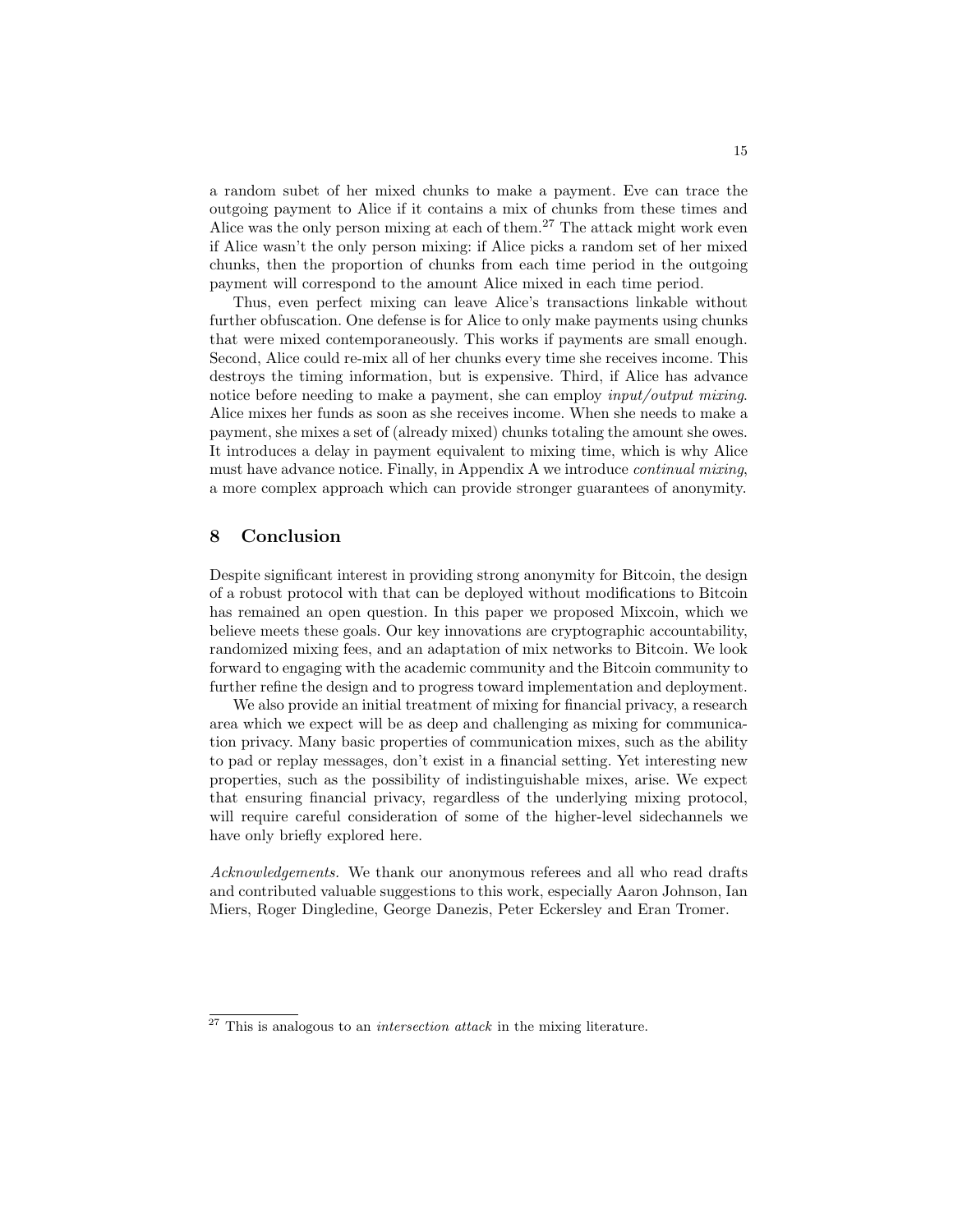## References

- <span id="page-15-18"></span>1. NIST Randomness Beacon. [http://www.nist.gov/itl/csd/ct/nist\\_beacon.cfm](http://www.nist.gov/itl/csd/ct/nist_beacon.cfm)
- <span id="page-15-8"></span>2. Androulaki, E., Karame, G.O., Roeschlin, M., Scherer, T., Capkun, S.: Evaluating User Privacy in Bitcoin. In: FC (2013)
- <span id="page-15-13"></span>3. Chaum, D.: Untraceable electronic mail, return addresses, and digital pseudonyms. Communications of the ACM 24(2), 84–90 (1981)
- <span id="page-15-0"></span>4. Chaum, D.: Blind signatures for untraceable payments. In: CRYPTO (1982)
- <span id="page-15-19"></span>5. Clark, J., Hengartner, U.: On the Use of Financial Data as a Random Beacon. Usenix EVT/WOTE (2010)
- <span id="page-15-11"></span>6. Coutu, O.: Decentralized Mixers in Bitcoin. In: Bitcoin Conference (2013)
- <span id="page-15-9"></span>7. Danezis, G., Fournet, C., Kohlweiss, M., Parno, B.: Pinocchio Coin: Building Zerocoin from a Succinct Pairing-Based Proof System. In: Language Support for Privacy-Enhancing Technologies (PETShop) (2013)
- <span id="page-15-4"></span>8. Dingledine, R., Mathewson, N.: Anonymity Loves Company: Usability and the Network Effect. In: WEIS (2006)
- <span id="page-15-21"></span>9. Dingledine, R., Mathewson, N., Syverson, P.: Tor: The second-generation onion router. In: USENIX Security (2004)
- <span id="page-15-22"></span>10. Dingledine, R., Serjantov, A., Syverson, P.: Blending different latency traffic with alpha-mixing. In: PET. pp. 245–257. Springer (2006)
- <span id="page-15-16"></span>11. Golle, P.: Reputable mix networks. In: PETS (2004)
- <span id="page-15-12"></span>12. Greenberg, A.: DarkWallet Aims To Be The Anarchist's Bitcoin App Of Choice. [http://www.forbes.com/sites/andygreenberg/2013/10/31/darkwallet-aims](http://www.forbes.com/sites/andygreenberg/2013/10/31/darkwallet-aims-to-be-the-anarchists-bitcoin-app-of-choice/)[to-be-the-anarchists-bitcoin-app-of-choice/](http://www.forbes.com/sites/andygreenberg/2013/10/31/darkwallet-aims-to-be-the-anarchists-bitcoin-app-of-choice/) (2013)
- <span id="page-15-23"></span>13. Jolly, G.M.: Explicit estimates from capture-recapture data with both death and immigration-stochastic model. Biometrika 52(1/2), 225–247 (1965)
- <span id="page-15-3"></span>14. Maxwell, G.: CoinJoin: Bitcoin privacy for the real world. [https://bitcointalk.](https://bitcointalk.org/index.php?topic=279249.0) [org/index.php?topic=279249.0](https://bitcointalk.org/index.php?topic=279249.0) (August 2013)
- <span id="page-15-5"></span>15. Meiklejohn, S., Pomarole, M., Jordan, G., Levchenko, K., McCoy, D., Voelker, G.M., Savage, S.: A fistful of bitcoins: characterizing payments among men with no names. In: IMC (2013)
- <span id="page-15-2"></span>16. Miers, I., Garman, C., Green, M., Rubin, A.D.: Zerocoin: Anonymous Distributed E-Cash from Bitcoin. IEEE Symposium on Security and Privacy (2013)
- <span id="page-15-10"></span>17. Möser, M.: Anonymity of Bitcoin Transactions: An Analysis of Mixing Services. In: Proceedings of Münster Bitcoin Conference (2013)
- <span id="page-15-1"></span>18. Nakamoto, S.: Bitcoin: A peer-to-peer electionic cash system (2008)
- <span id="page-15-14"></span>19. Raymond, J.: Traffic analysis: protocols, attacks, design issues, and open problems. In: PETS (2001)
- <span id="page-15-6"></span>20. Reid, F., Harrigan, M.: An analysis of anonymity in the bitcoin system. In: Security and Privacy in Social Networks (2013)
- <span id="page-15-17"></span>21. Rivest, R.: Electronic Lottery Tickets as Micropayments. In: FC (1997)
- <span id="page-15-7"></span>22. Ron, D., Shamir, A.: Quantitative Analysis of the Full Bitcoin Transaction Graph. FC (2012)
- <span id="page-15-15"></span>23. Sako, K., Kilian, J.: Receipt-Free Mix-Type Voting Scheme - A Practical Solution to the Implementation of a Voting Booth. In: EUROCRYPT (1995)
- <span id="page-15-20"></span>24. Serjantov, A., Dingledine, R., Syverson, P.: From a trickle to a flood: Active attacks on several mix types. In: Information Hiding (2003)

16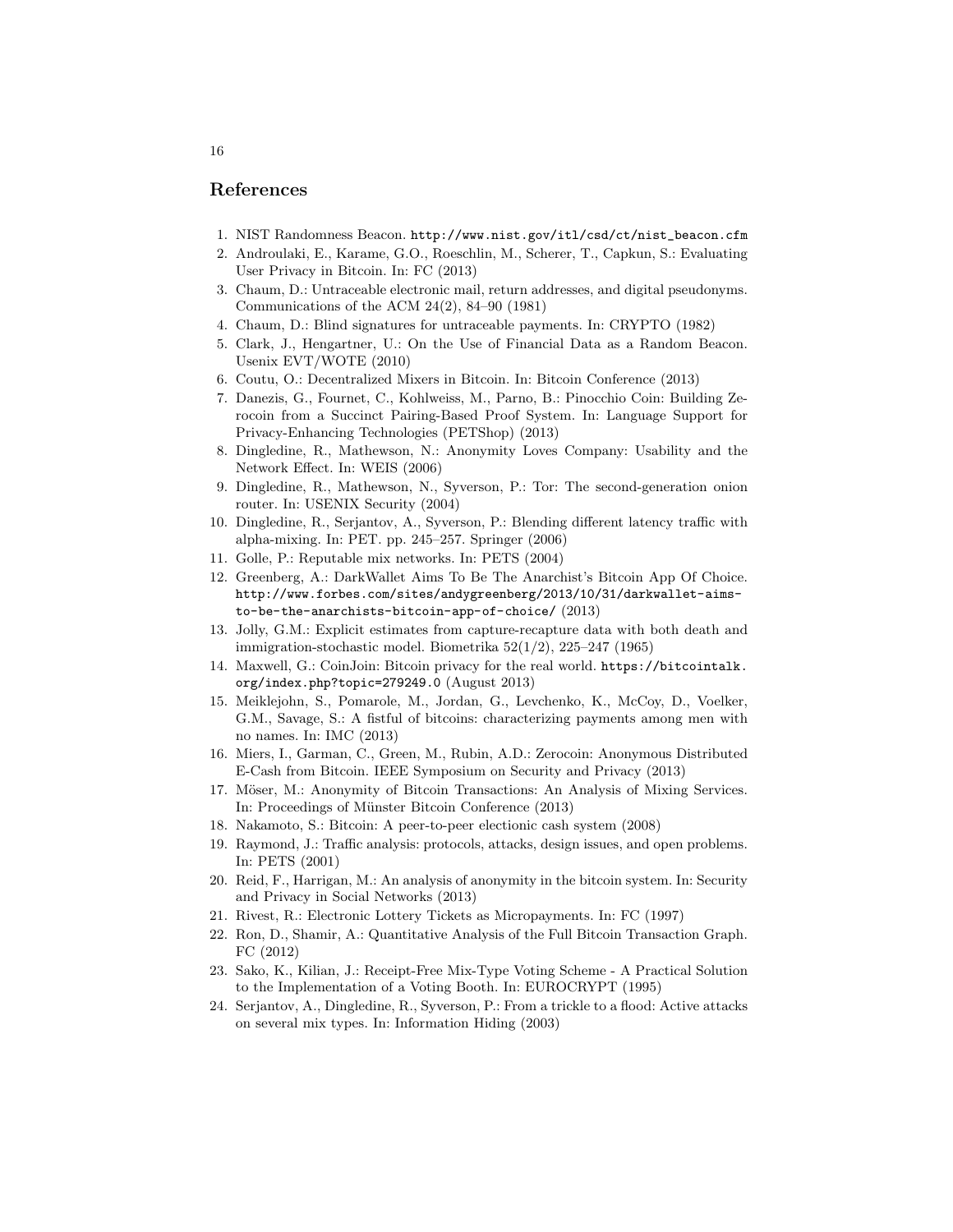# <span id="page-16-0"></span>A Continual mixing

A more in-depth defense against some of the side-channel attacks introduced in Section [7.7](#page-13-5) is continual mixing, which does not require advance notice of payments. In addition to avoiding the timing side channel, it actually increases Alice's anonymity set. The core idea is that Alice continues mixing her coins until she is ready to spend them, but at a greatly reduced rate  $(e.g.,)$  one round per month). Let  $\Delta_A$  be a time period such that Alice is prepared to keep her coins for time  $\Delta_A$  between receiving them and spending them. Then the continual mixing algorithm for a chunk c for which initial mixing completes at time  $t_0$  is as follows:

- generate  $\Delta_{A,c} = U[0, \Delta_A]$
- mix c at time  $\Delta_{A,c}$  and thereafter at  $\Delta_A$  intervals
- mark c as spendable after the first continual mix round

It is easy to verify that regardless of the timings of the payments received by Alice, the distribution last mixing times for each of her spendable chunks is always  $U[0, \Delta_A]$ . This nullifies the timing channel, except for the matter of picking  $\Delta_A$ . If Alice makes a payment with a random subset of her spendable chunks, Eve can infer  $\Delta_A$  with high accuracy.

Picking  $\Delta$  involves a trade-off. From the point of view of a business, if  $\Delta$  is too high, it adds latency to the operating cycle and decreases cash flow. If  $\Delta$ is too low, it leads to a higher depreciation rate of long-term assets due to the mixing fees incurred by continual mixing. Further, clients must consider each others' choices in picking  $\Delta$ , since anonymity loves company and highly unusual values of  $\Delta$  will help Eve.

Given these constraints, we propose several globally fixed values of  $\Delta$ : for instance, a day, a week, a month, and a quarter; each client is free to pick the value that best suits their operating patterns. Alice can now expect her anonymity set to be the set of all Mixcoin clients who have the same value of  $\Delta$ .

Some inference attacks are hard to prevent with any mixing system. For example, if Alice owes Bob a highly unique amount of money, and neither Alice nor Bob transacts with any other users, this information is sufficient to link Alice's outflow with Bob's inflow. Unlikely as such situations are for most users in the real world, they pose a problem for analysis of anonymity of our system.

## B Improving mix trustworthiness

If a mix cheats, the cheated client can ensure that the mix gets a poor reputation. But how can a mix build a reputation for trustworthiness? Even if there are no theft reports against it, it might simply be because the mix doesn't have much volume yet. Further, to the extent that more popular mixes may offer better anonymity (Section [7.3\)](#page-11-1), clients would like to estimate mix transaction volumes.

In this section we discuss ways to better measure, as well as prove, mix trustworthiness, and even a mechanism for recourse against cheating mixes. These are all "out-of-band" and do not require modifications to the Mixcoin protocol.